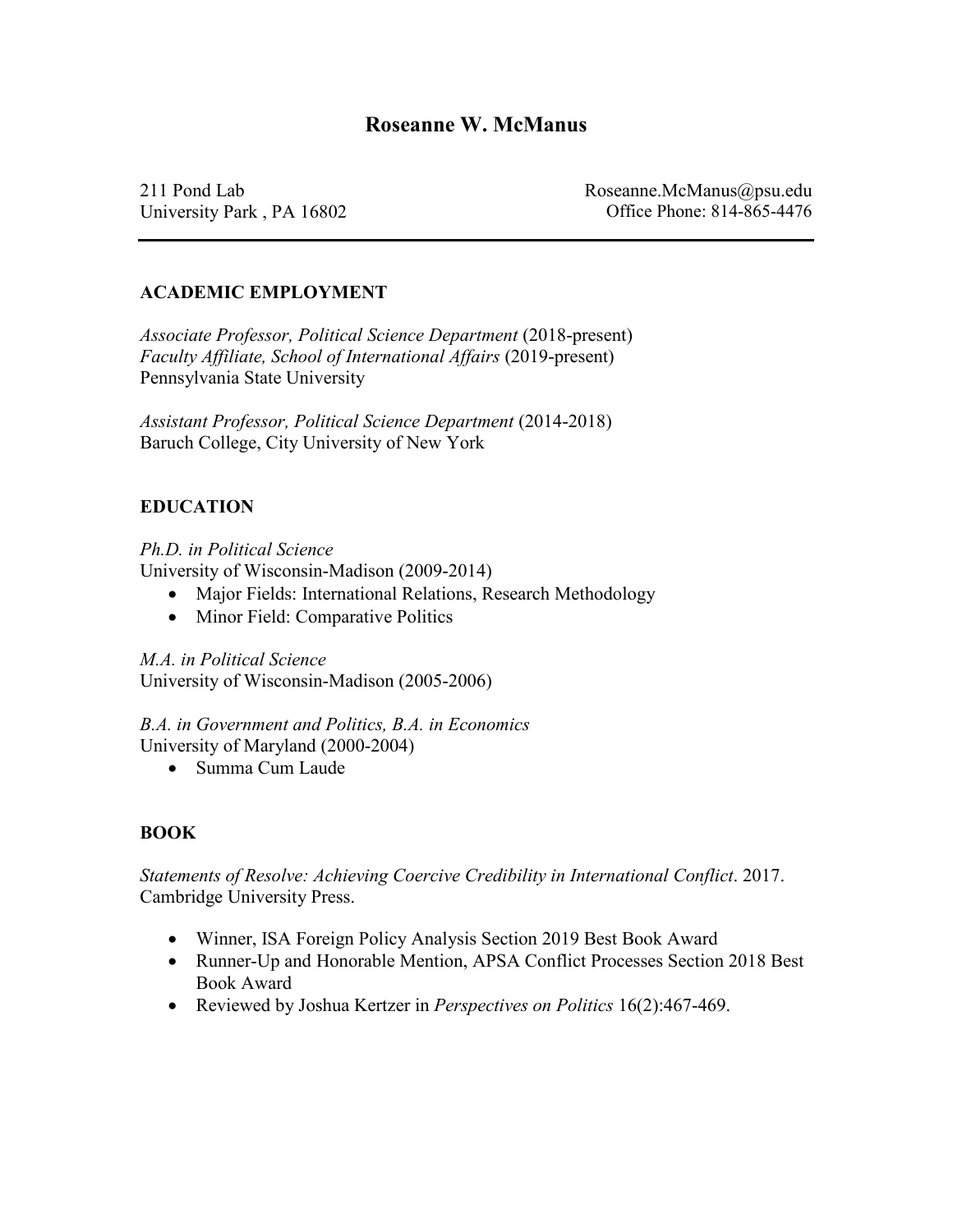#### **PEER-REVIEWED ARTICLES**

"Crazy like a Fox? Are Leaders with Reputations for Madness More Successful at International Coercion?" *British Journal of Political Science.* Forthcoming.

"Tracking Organizations in the World: The Correlates of War IGO Data, Version 3.0" (with Jon C.W. Pevehouse, Timothy Nordstrom, and Anne Jamison). *Journal of Peace Research.* Forthcoming.

"Updating the Militarized Interstate Dispute Data: A Response to Gibler, Miller, and Little" (with Glenn Palmer, Vito D'Orazio, and Michael R. Kenwick). *International Studies Quarterly.* Published online before print.

"Revisiting the Madman Theory: Evaluating the Impact of Different Forms of Perceived Madness in Coercive Bargaining." 2019. *Security Studies* 28(5): 976-1009.

"Identifying the Level of Major Power Support Signaled for Protégés: A Latent Measure Approach" (with Mark David Nieman). 2019. *Journal of Peace Research* 56(3):364-378.

"Making It Personal: The Role of Leader-Specific Signals in Extended Deterrence." 2018. *Journal of Politics* 80(3):982-995.

"The Logic of 'Offstage' Signaling: Domestic Politics, Regime Type, and Major Power-Protégé Relations" (with Keren Yarhi-Milo). 2017. *International Organization* 71(4):701-733.

"The Impact of Context on the Ability of Leaders to Signal Resolve." 2017. *International Interactions* 43(3):453-479.

"Threats and Assurances in Crisis Bargaining" (with Andrew Kydd). 2017. *Journal of Conflict Resolution* 61(2):325-348.

"Fighting Words: The Effectiveness of Statements of Resolve in International Conflict." 2014. *Journal of Peace Research* 51(6):726-740.

#### **SELECTED NON-PEER-REVIEWED PUBLICATIONS**

"Why the Trump Administration's Resolve on Iran Could Backfire." June 29, 2019. *Washington Post*.

Review of *Resolve in International Politics* by Joshua Kertzer. 2018. *Perspectives on Politics* 16(2):465-466.

"Rhetorical 'Fire and Fury' Can Help the U.S. Globally — if the President has Enough Backing at Home." August 9, 2017. *Washington Post*.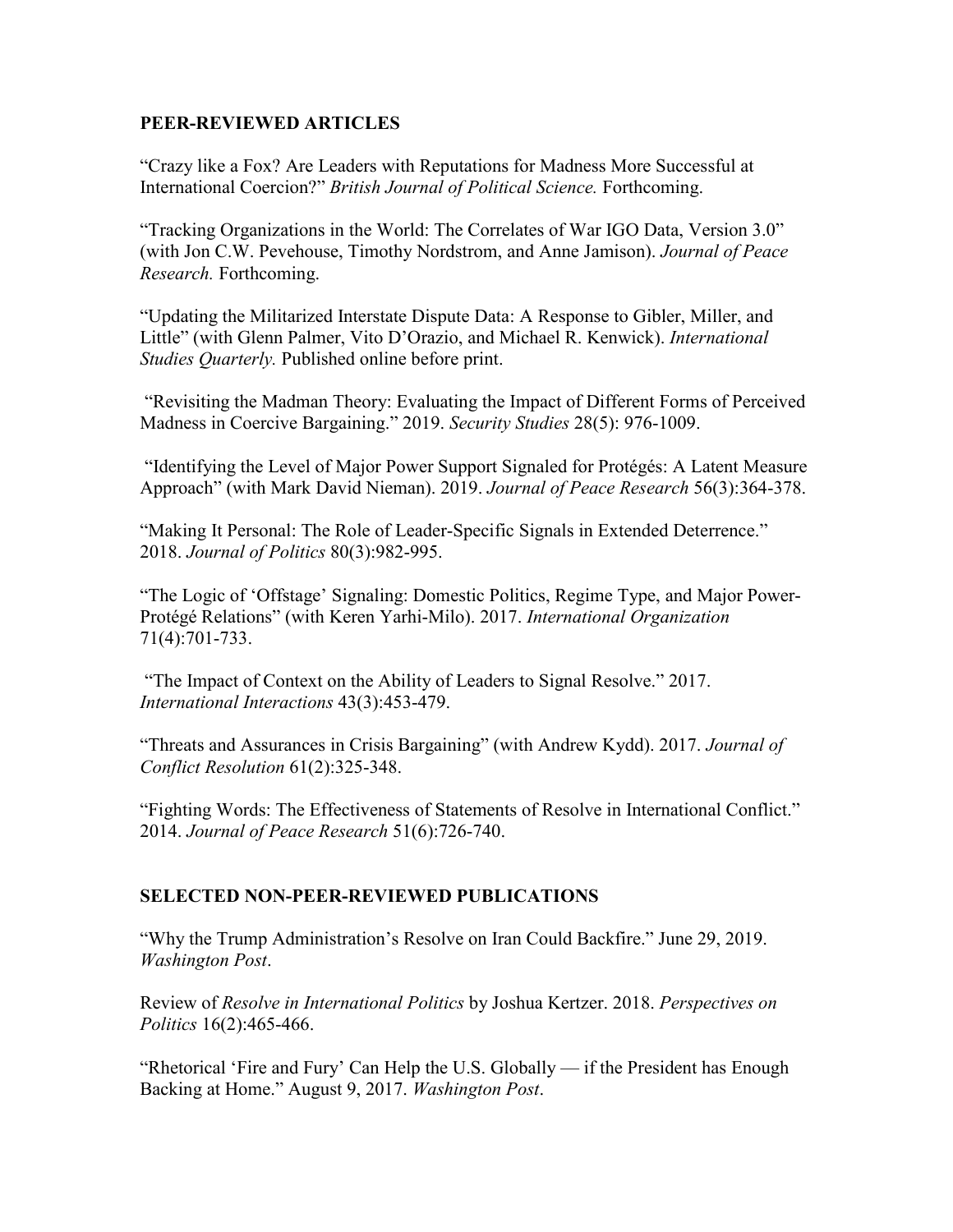"Trump Is Trying to Send North Korea a Message. He's Got a Long Way to Go" (with Danielle Lupton and Keren Yarhi-Milo). April 26, 2017. *Washington Post*.

"Is Trump Posing as a Madman to Get His Own Way?" (with my research assistants Eileen Gerard, Vinuri Ranaweera, and Olivia Sztanga). February 5, 2017. *Newsweek*.

# **TEACHING EXPERIENCE**

Courses taught at Penn State:

- Diplomacy, Signaling, and Coercion (graduate)
- Methods of Political Analysis (graduate)
- War and World Politics (undergraduate)
- Nuclear Weapons in International Relations (undergraduate)

Courses taught Baruch College (all undergraduate):

- Contemporary International Conflict
- Nuclear Weapons in International Relations
- The United States in an Age of Globalization

Courses taught at the University of Wisconsin (all undergraduate):

- Nuclear Weapons and World Politics
- Problems in American Foreign Policy
- Conflict Resolution

## **PROFESSIONAL EXPERIENCE**

## *Senior Intelligence Analyst*

Defense Intelligence Agency, Pentagon, Arlington, VA (2008-2009)

• Managed intelligence analysis efforts and priorities for a team of 10 analysts. Reviewed intelligence analysis for accuracy and quality. Authored National Intelligence Council reports for the White House and other policymakers.

## *Intelligence Analyst*

Defense Intelligence Agency, Pentagon, Arlington, VA (2004-2005 and 2006-2008)

• Analyzed and integrated intelligence information from various sources. Prepared and presented intelligence articles and briefings for Department of Defense policymakers.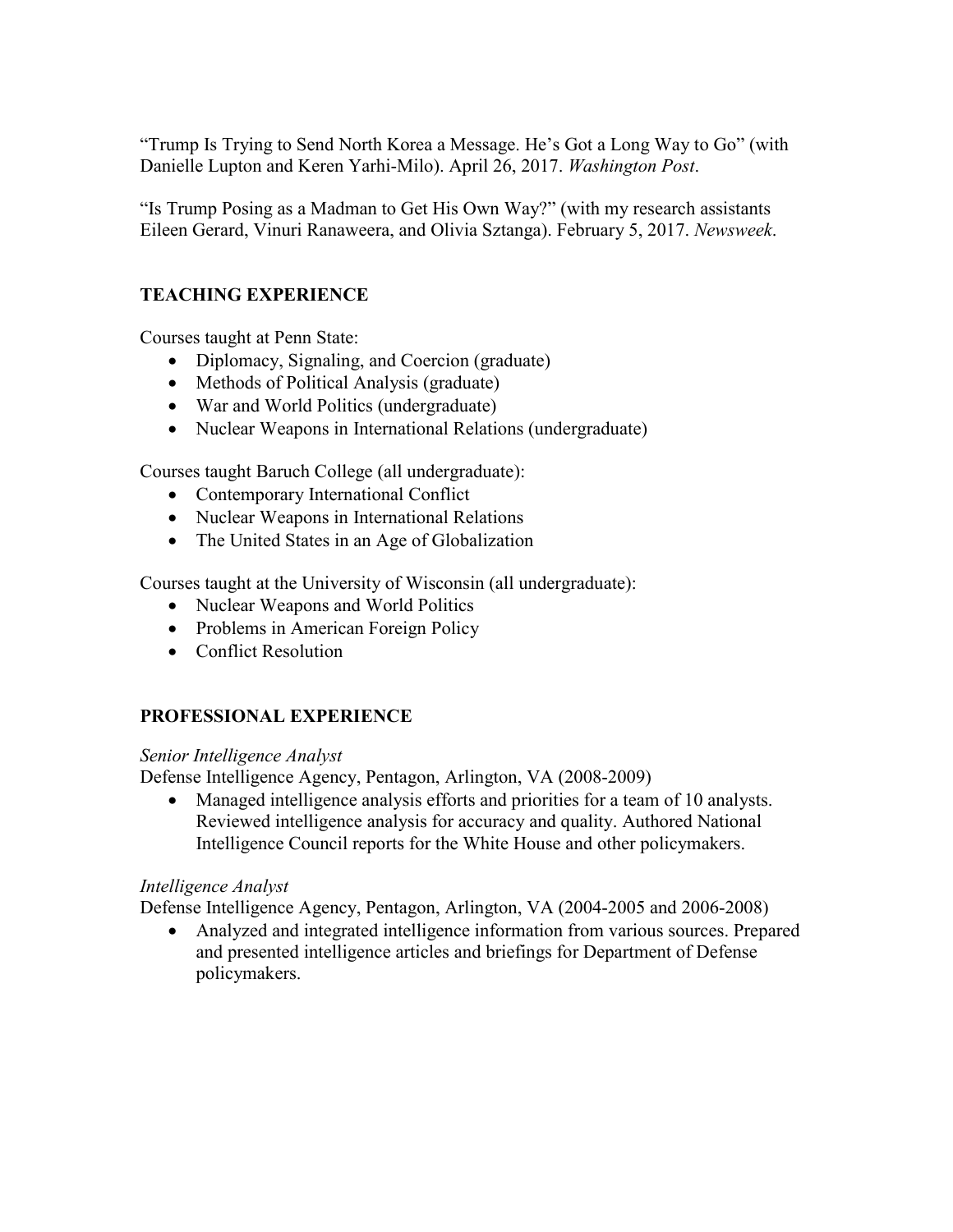# **CONFERENCES AND INVITED PRESENTATIONS**

Invited Presentations:

- University of Texas at Austin, March 6, 2019
- Brookings Institution, January 5, 2018
- George Washington University, December 11, 2017
- Rutgers University, September 19, 2016
- International Forum on Peace Science, East China University of Political Science and Law, Shanghai, June 11, 2016
- University at Albany, April 8, 2015

Conference Presentations:

- American Political Science Association: 2012, 2013, 2015, 2016, 2018, 2019
- Peace Science Society: 2013, 2014, 2015, 2016, 2017, 2018, 2019
- International Studies Association: 2011, 2012, 2013, 2015, 2016, 2017, 2018
- Midwest Political Science Association: 2011, 2012, 2013, 2014, 2015
- Jan Tinbergen European Peace Science Society: 2014

Other Conference Roles:

- Discussant: APSA 2013, MPSA 2014, MPSA 2015, APSA 2015, PSS 2015, Online Peace Science Colloquium 2016, ISA 2017, ISA 2018, APSA 2018, APSA 2019, PSS 2019
- Chair: MPSA 2014, MPSA 2015, ISA 2017, ISA 2018, APSA 2018

# **GRANTS, HONORS, AND AWARDS**

Winner of the ISA Foreign Policy Analysis section best book award (2019)

Runner-up and honorable mention for the APSA Conflict Processes section best book award (2018)

PSC-CUNY Research Grant. City University of New York. "Crazy like a Fox? Do Leaders Perceived as Mentally Unstable Achieve Better Conflict Outcomes?" (2017)

Runner-up and honorable mention for the Kenneth Waltz Dissertation Prize, awarded by the APSA International Security section (2015)

Stuart A. Bremer Award for the best graduate student paper presented at the Peace Science Society Annual Meeting (2013)

Leon Epstein Prize for the best written work in American and British Politics, University of Wisconsin (2013)